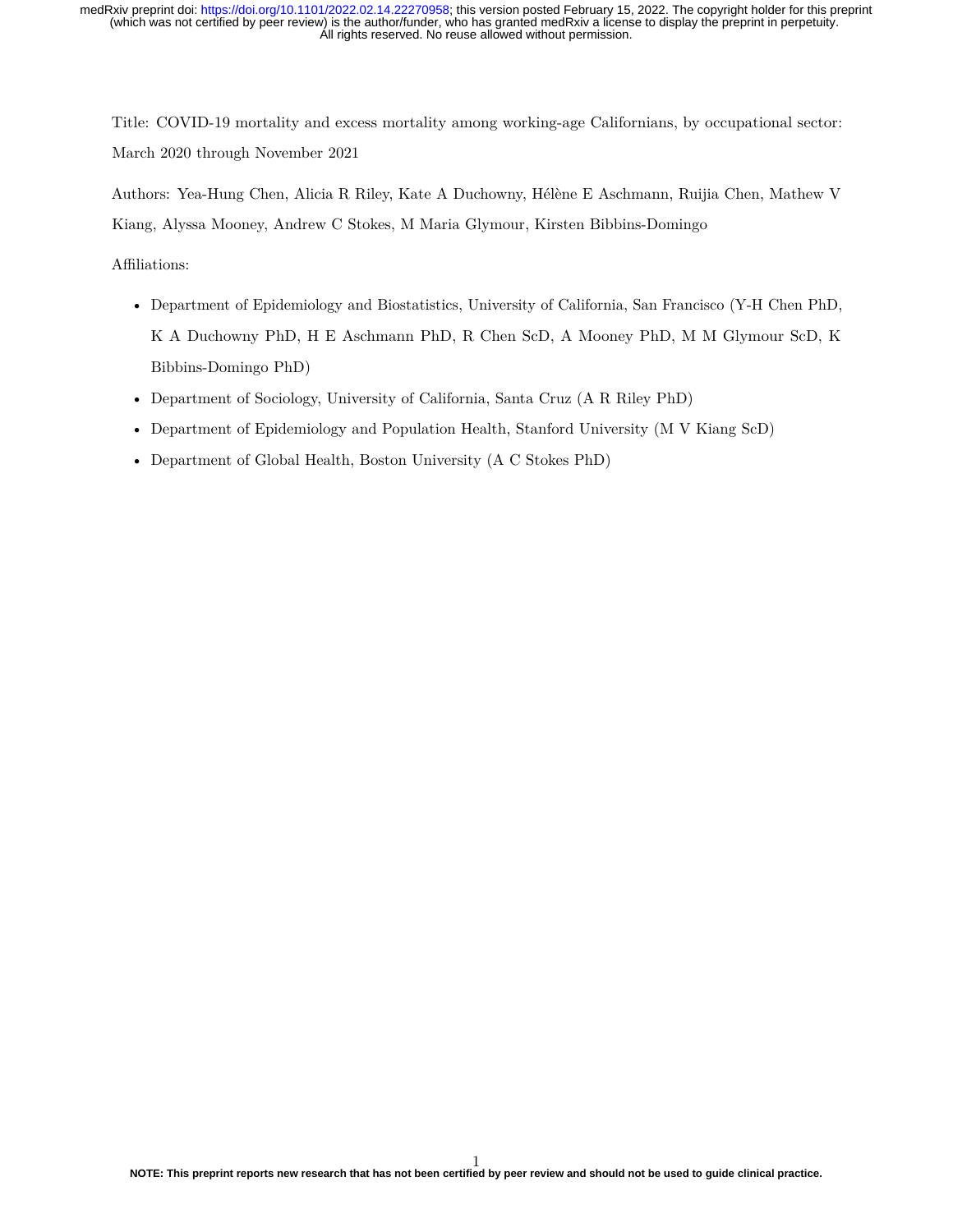### **Abstract**

#### **Background**

During the first year of the pandemic, essential workers faced higher rates of SARS-CoV-2 infection and COVID-19 mortality than non-essential workers. It is unknown whether disparities in pandemic-related mortality across occupational sectors have continued to occur, amidst SARS-CoV-2 variants and vaccine availability.

#### **Methods**

We obtained data on all deaths occurring in the state of California from 2016 through 2021. We restricted our analysis to California residents who were working age (18–65 years at time of death) and died of natural causes. Occupational sector was classified into 9 essential sectors; non-essential; or not in the labor market. We calculated the number of COVID-19 deaths in total and per capita that occurred in each occupational sector. Separately, using autoregressive integrated moving average models, we estimated total, per-capita, and relative excess natural-cause mortality by week between March 1, 2020, and November 30, 2021, stratifying by occupational sector. We additionally stratified analyses of occupational risk into regions with high versus low vaccine uptake, categorizing high-uptake regions as counties where at least 50% of the population completed a vaccination series by August 1, 2021.

#### **Findings**

From March 2020 through November 2021, essential work was associated with higher COVID-19 and excess mortality compared with non-essential work, with the highest per-capita COVID-19 mortality in agriculture (131.8 per 100,000), transportation/logistics (107.1), manufacturing (103.3), and facilities (101.1). Essential workers continued to face higher COVID-19 and excess mortality during the period of widely available vaccines (March through November 2021). Between July and November 2021, emergency workers experienced higher per-capita COVID-19 mortality (113.7) than workers from any other sector. Essential workers faced the highest COVID-19 mortality in counties with low vaccination rates, a difference that was more pronounced during the period of the Delta surge in Summer 2021.

#### **Interpretation**

Essential workers have continued to bear the brunt of high COVID-19 and excess mortality throughout the pandemic, particularly in the agriculture, emergency, manufacturing, facilities, and transportation/logistics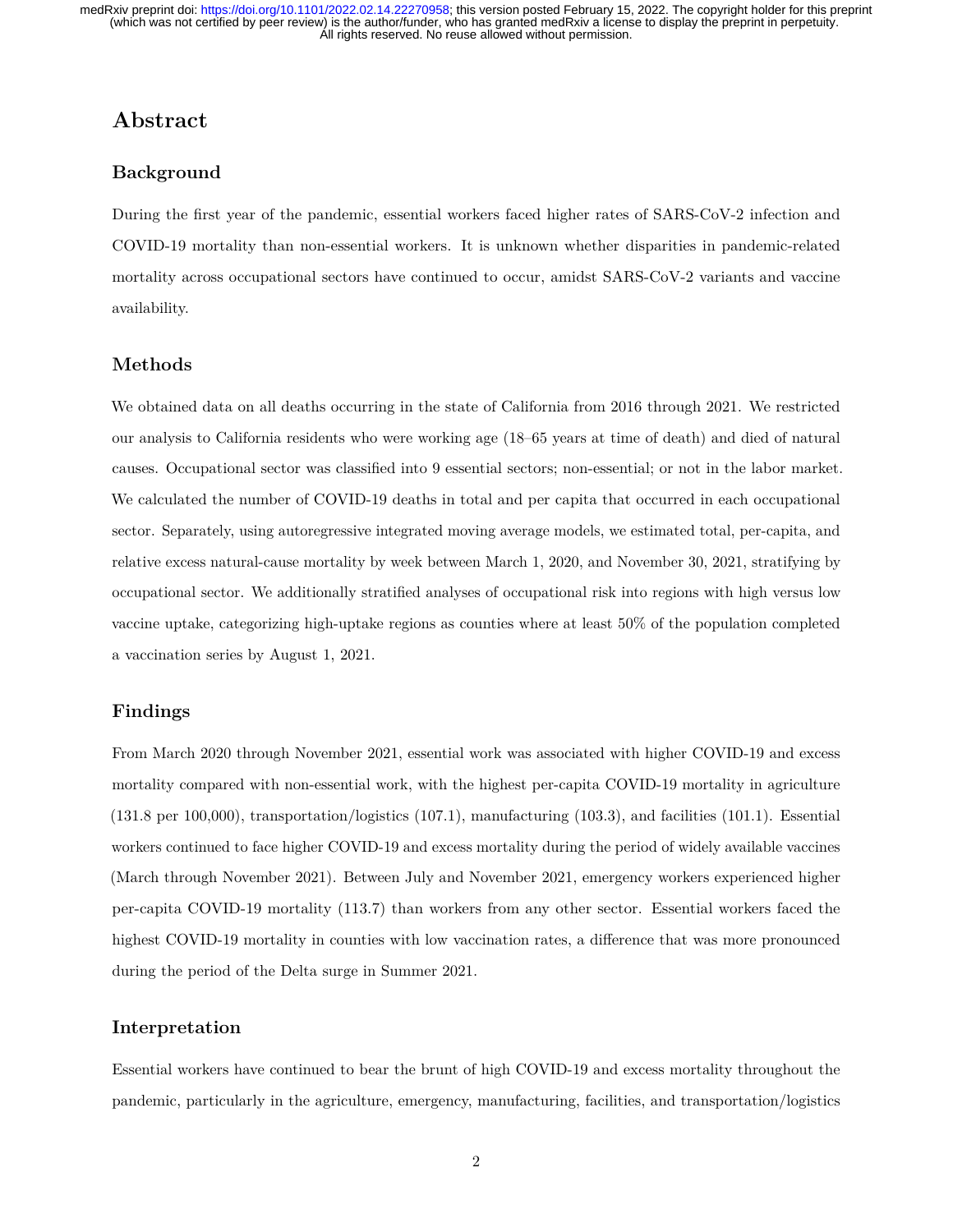sectors. This high death toll has continued during periods of vaccine availability and the delta surge. In an ongoing pandemic without widespread vaccine coverage and anticipated threats of new variants, the US must actively adopt policies to more adequately protect essential workers.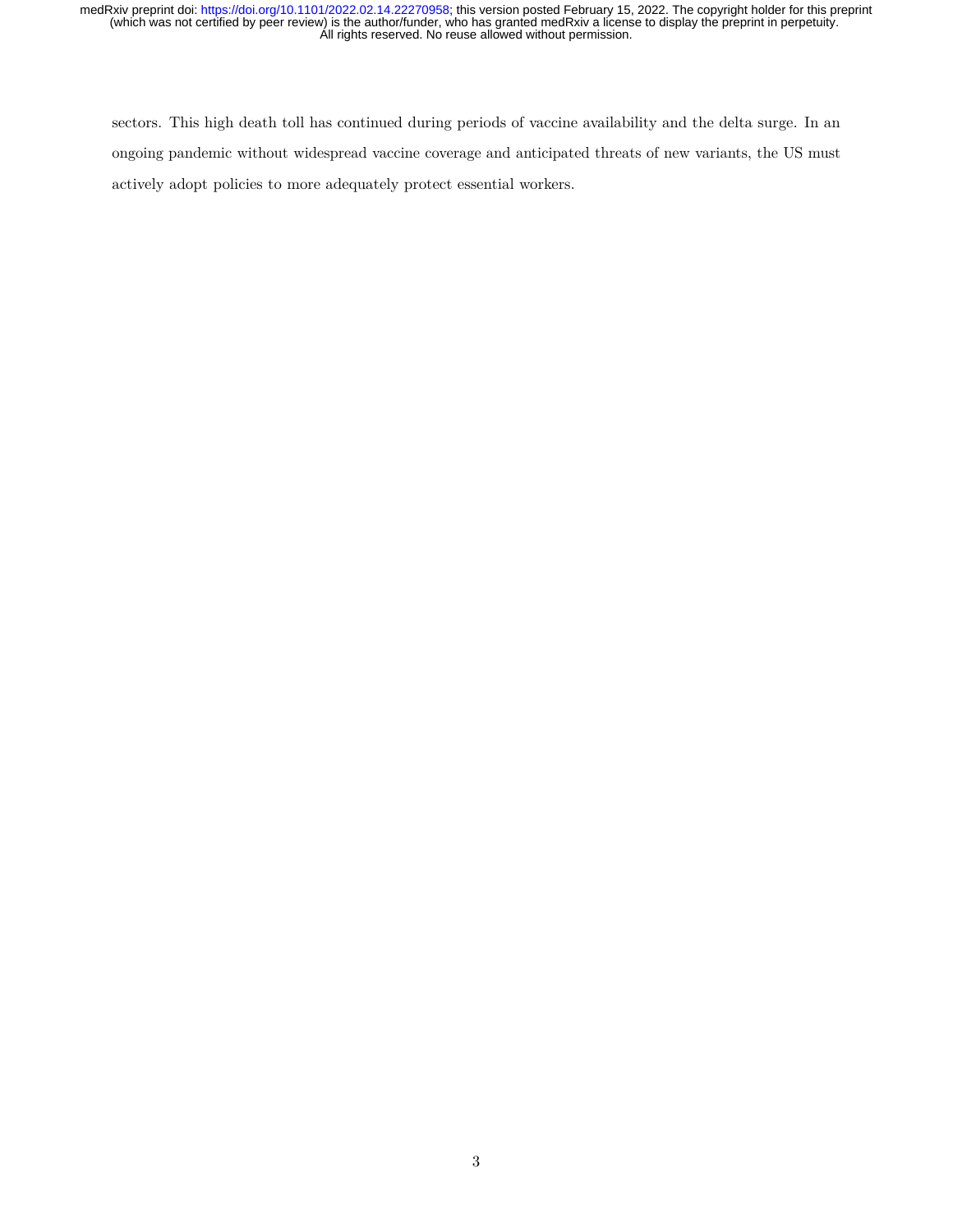## **Introduction**

Individuals working in essential occupations (ie, in sectors deemed essential to local or regional functions and thus exempt from public health stay-at-home orders or other restrictions to in-person work) have faced higher risk of SARS-CoV-2 infection and COVID-19 mortality during the pandemic.<sup>1–4</sup> An analysis of data from the UK Biobank project, for example, found higher risk of severe COVID-19 disease among essential workers than among non-essential workers.<sup>2</sup> Another study using data from the American Community Survey linked to mortality records from the Social Security Administration found that people without work-from-home options had larger increases in mortality during 2020 than people working in occupations that had the option to work from home.<sup>5</sup> It is unknown whether such disparities have continued to occur amidst SARS-CoV-2 variants and vaccine availability.

We previously reported on COVID-19 and excess mortality by occupation in California from the start of the pandemic (March 2020) through November  $2020$ .<sup>1</sup> We found that essential work was associated with higher COVID-19 and excess mortality during this period compared with non-essential work and that four essential sectors—food and agriculture, manufacturing, transportation and logistics, and facilities experienced particularly high excess mortality. The present study adds three major updates. One, we extend the time window of interest through November 2021, through an era that includes SARS-CoV-2 variants and vaccine availability. Two, we further disaggregate data for two essential sectors sectors we have previously combined: health/emergency and food/agriculture. We note here that different policies and behaviors between sectors—such as between health workers and emergency workers (first responders)—may have translatated to differences in risk. Three, we report on differences in COVID-19 mortality between regions of low or high vaccination.

### **Methods**

We obtained data from the California Department of Public Health on deaths occurring in the state from 2016 through 2021. We restricted our analyses to California residents who were 18–65 years (inclusive of endpoints) at the time of death and died of natural causes. We restricted to natural-cause deaths so that our estimates of excess mortality would more plausibly identify unrecognized or unrecorded COVID-19 deaths.

We identified recorded COVID-19 deaths by searching through all 20 cause-of-death variables available to us. Hereafter, for brevity, we may use "COVID-19 deaths" in place of "recorded COVID-19 deaths" and "excess deaths" in place of "excess natural-cause deaths."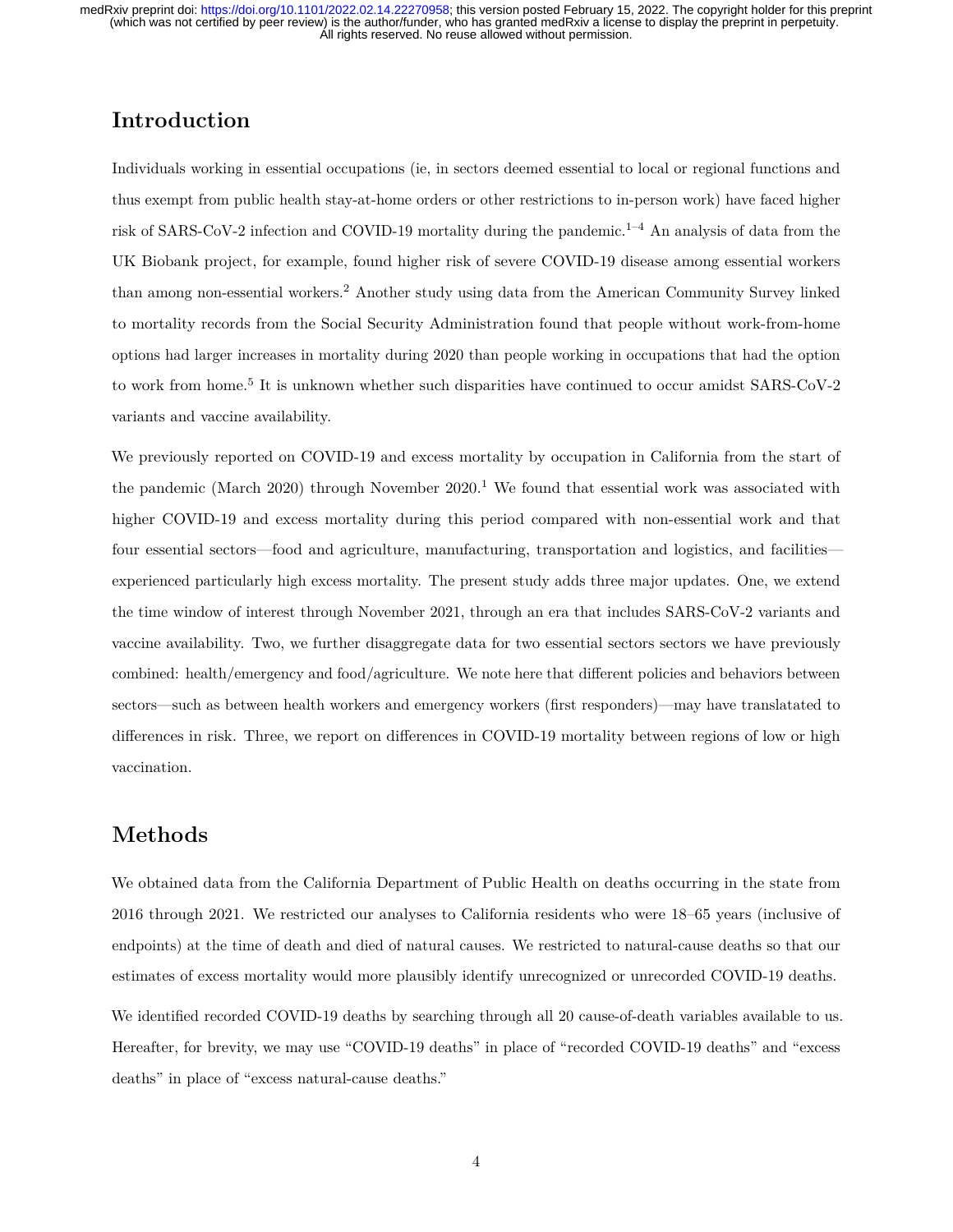Data on occupation are recorded on death certificates via free-text responses. For example, a family member or friend might indicate that a decedent was a "cook" during most of the decedent's life. We converted these free-text data to US Census codes using the National Institute for Occupational Safety and Health's Industry & Occupation Computerized Coding System. A team of 3 researchers then categorized each unique code into one of 11 occupational sectors: agriculture, emergency services, facilities, government/community, health, manufacturing, restaurant, retail, transportation/logistics, not essential, and unemployed/missing (this category includes homemakers, retirees, and students). Our choice of sectors was guided by the 13 sectors identified by California officials as comprising the state's essential workforce. $6$ 

Our time period of interest is March 1, 2020 through November 30, 2021. In time-stratified analysis, we divided the time window into four phases: March through November 2020 (Phase 1), December 2020 through February 2021 (Phase 2), March 2021 through June 2021 (Phase 3), and July through November 2021 (Phase 4). Vaccines became available to health workers in California near the beginning of the second phase,<sup>7</sup> while emergency workers and other essential workers became eligible near the beginning of the third phase.<sup>8</sup> The first and fourth phases correspond to surges in COVID-19 cases and deaths.

In a secondary analysis, we stratified by California counties with low or high vaccine uptake among working-age individuals, using data from the Centers for Disease Control and Prevention.<sup>9</sup> We defined counties with low vaccination as counties with 50% of the population fully vaccinated by August 1, 2021. While this definition was somewhat arbitrary, we note here that differentiation between the high and low counties—as explored via time series of the vaccine uptake in each county (not shown)—was consistent over time.

For each analytic group of interest (usually the entire state or a specific occupational sector), we repeated the following procedure. We calculated the number of COVID-19 deaths occurring in total and per capita in each week, over the entire time window, and in each phase. We obtained subgroup-specific population estimates, for the per-capita numbers, from the 2019 American Community Survey. Separately, we fit dynamic harmonic regression models with autoregressive integrated moving average errors for the number of weekly deaths,<sup>10</sup> using deaths occurring among the group between January 3, 2016 and February 29, 2020. Using the final model, we forecast the number of deaths for each unit of time, along with corresponding 95% prediction intervals (PI). To obtain the total number of excess deaths for the entire time window and during each phase, we subtracted the total number of expected (forecast) deaths from the total number of observed deaths. We obtained a 95% PI for the total by simulating the model 10,000 times, selecting the 97.5% and 2.5% quantiles, and subtracting from the total number of observed deaths.

In addition to the estimated number of excess deaths, we calculated and report per-capita excess deaths: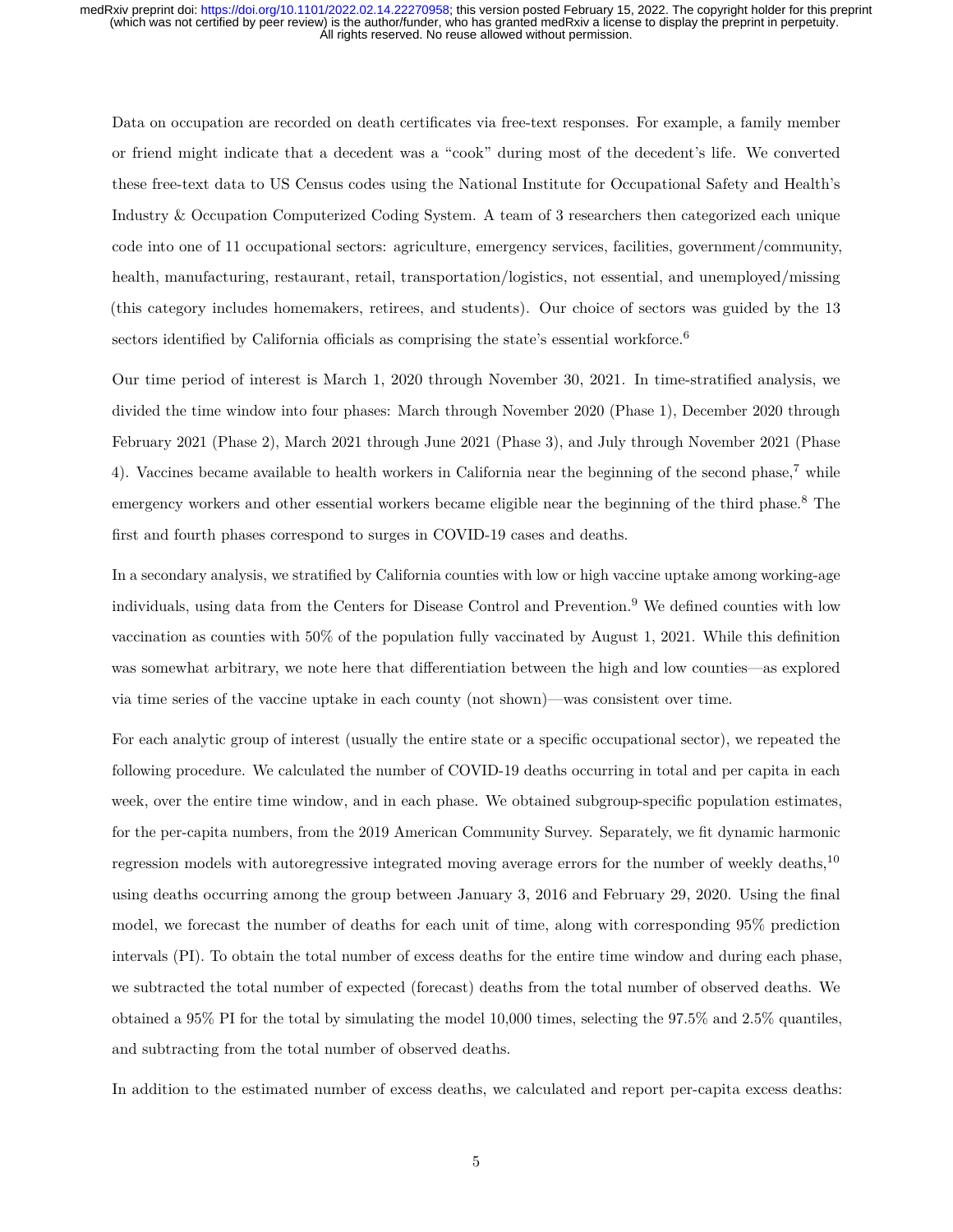the observed number of deaths minus the expected number of deaths, divided by the estimated population size. We also calculated and report the observed number of deaths divided by the expected number of deaths. These ratios represent relative excess mortality. For example, a ratio of 1.5 would indicate that there were 50% more deaths observed during the pandemic than we would have expected had the pandemic not occurred. For both measures, the comparison is between the pandemic and non-occurrence of the pandemic. The reference group is non-occurrence of the pandemic.

We focus our presentation of our findings on COVID-19 mortality, and view the estimates of excess mortality as sensitivity checks of the COVID-19 numbers, particularly given discrepancies between COVID-19 and estimated excess mortality early in the pandemic (which we believe to be primarily due to unrecognized or unreported COVID-19 deaths).

Our reported per-capita numbers are annualized numbers, obtained by dividing the per-capita measure by the number of the weeks and multiplying by 52.

Because differences between occupational sectors could be impacted by differences in age and sex, we also performed age- and sex-stratified sensitivity analyses.

Our use of the death data was approved by the State of California Committee for the Protection of Human Subjects.

We conducted all analyses in R.

## **Results**

Between March 2020 and November 2021, there were 24,799 COVID-19 deaths reported among working-age Californians and an estimated 28,751 (95% PI: 27,853 to 29,653) excess deaths (Table 1). Across occupational groups, workers in the agriculture, transportation/logistics, manufacturing workers, and facilities sectors experienced the highest per-capita COVID-19 mortality, per-capita excess mortality, and relative excess mortality. For example, among agriculture workers, there were 131.8 reported COVID-19 deaths per 100,000 and an estimated 159.3 (95% PI: 149.6 to 169.1) excess deaths per 100,000; the relative excess mortality among the group was 1.61 (95% PI: 1.55 to 1.67). Workers in non-essential sectors experienced the lowest per-capita COVID-19 mortality (27.5), per-capita excess mortality (27.1; 95% PI: 16.4 to 37.5), and relative excess mortality (1.17; 95% PI: 1.10 to 1.26).

Per-capita COVID-19 mortality varied over time, peaking during Winter 2020–2021 and Summer 2021 (Figure 1 and Table 2). During the Winter 2020–2021 surge, per-capita COVID-19 mortality was highest among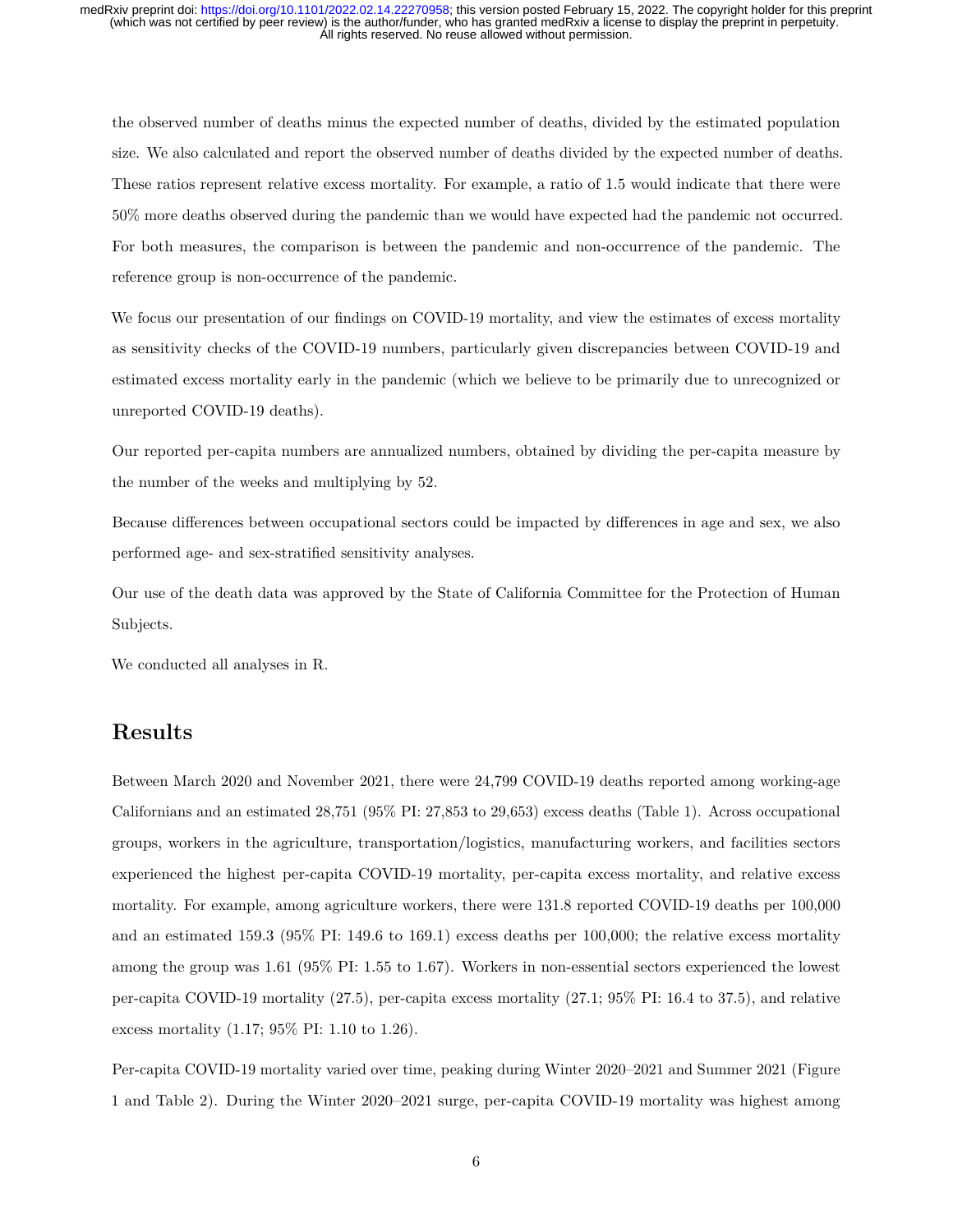workers in the agriculture (373.8), manufacturing (367.8), transportation/logistics (350.8), and facilities (330.9) sectors, and lowest among workers in non-essential sectors (85.1). During the Summer 2021 surge, per-capita COVID-19 mortality was highest among workers in the emergency (113.7), agriculture (111.5), transportation/logistics (105.3), and facilities (96.5) sectors, and lowest among workers in non-essential sectors (33.6).

In the post-Winter phase, from March through June 2021, per-capita COVID-19 mortality was comparable between regions that subsequently had low and high vaccine uptake, regardless of occupational sector (Figure 2). However, COVID-19 mortality in low and high vaccination regions diverged during the Summer 2021 surge. Among essential workers other than health workers, the difference in annualized per-capita COVID-19 mortality between high and low vaccination regions was 9.6 per 100,000 individuals prior to the Summer 2021 surge and 78.8 per 100,000 individuals during the Summer 2021 surge.

In sensitivity analyses, we further stratified our analysis of COVID-19 deaths by sex (male/female) and by age group (18–35, 36–55, and 56–65), finding no meaningful changes to our findings of higher per-capita COVID-19 mortality among essential workers. For example, among individuals 18–35 years of age, annualized per-capita COVID-19 mortality was highest among workers in the emergency (15.4), transportation/logistics (13.0), and manufacturing (11.4) sectors, and lowest among non-essential workers (3.6). Similarly, among individuals 56–65 years of age, per-capita COVID-19 mortality was highest among workers in the agriculture (468.1), transportation/logistics (330.4), and manufacturing (327.3) sectors, and lowest among non-essential workers (85.2). Among females, per-capita COVID-19 mortality was highest among workers in the agriculture (60.4), manufacturing (54.2), and emergency (48.1) sectors, and lowest among non-essential workers (21.3). Among males, per-capita COVID-19 mortality was highest among workers in the agriculture (168.4), manufacturing (124.7), and transportation/logistics (123.4) sectors, and lowest among non-essential workers (34.1).

#### **Discussion**

This comprehensive analysis of COVID-19 and excess mortality by occupational sector in California from March 2020 to November 2021 yields three important sets of findings. First, essential work remains associated with far higher COVID-19 and excess mortality compared with non-essential work, with the highest mortality among workers in the sectors of agriculture, emergency services, facilities, manufacturing, and transportation/logistics. Through November 2021, the risk of death was highest among agricultural workers, with mortality 61% higher than expected based on prior periods. Second, essential workers continued to face high COVID-19 and excess mortality during the period of widely available vaccines (March–November 2021). Notably, during the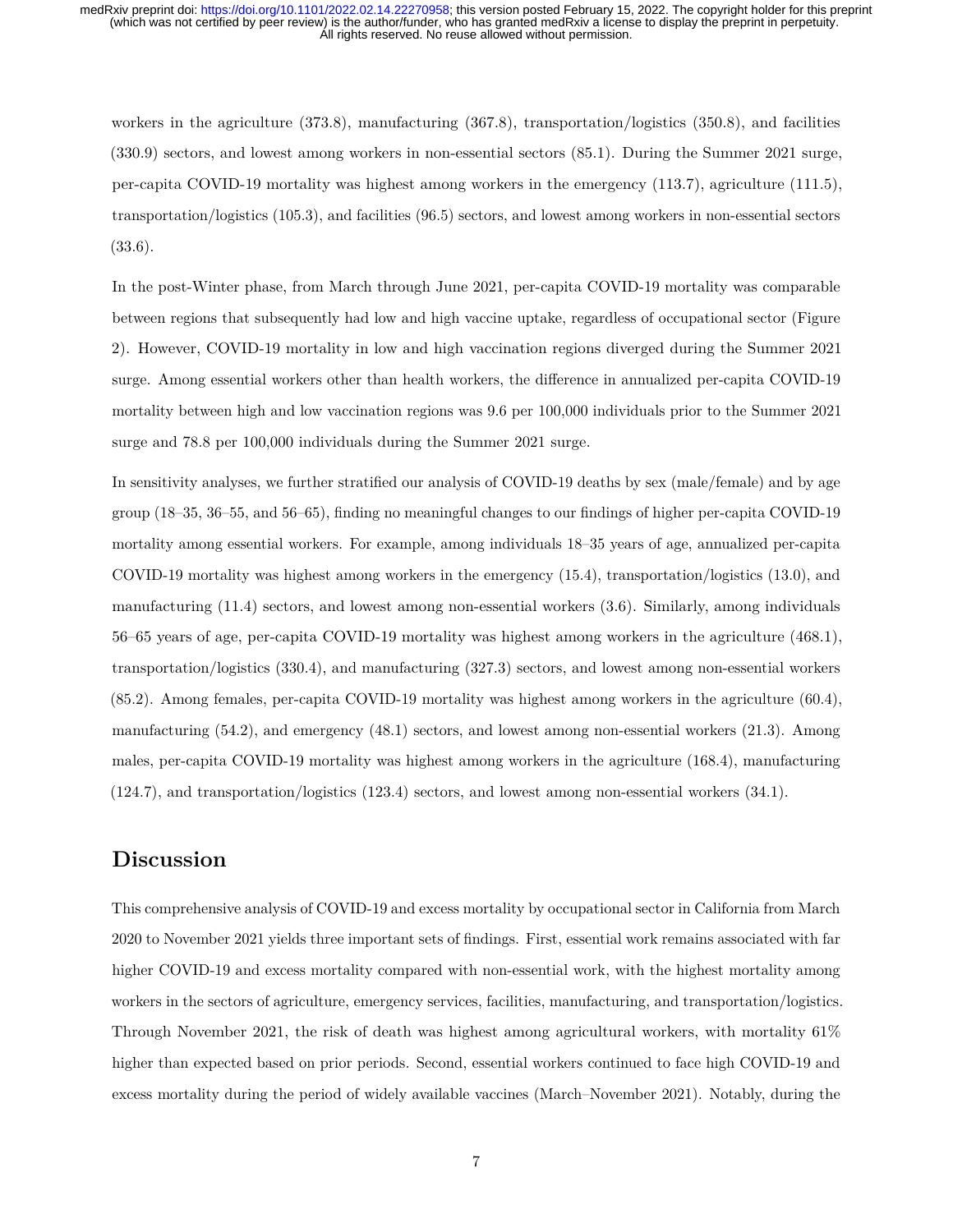Summer 2021 surge, workers in emergency services faced the highest per-capita COVID-19 mortality of all the essential sectors. Finally, both occupational sector and level of county vaccine coverage are associated with COVID-19 mortality. Among essential workers, per-capita COVID-19 mortality was higher among residents in high-vaccine regions than among residents in low-vaccine regions, particularly during the Summer 2021 surge.

In this study, per-capita COVID-19 mortality was 2.2 times higher among emergency workers than among health workers during the Winter 2020–2021 surge; this ratio grew to 3.0 during the Summer 2021 surge. We hypothesize that this widened disparity between emergency and health workers during Summer 2021 reflects, in part, low levels of vaccine uptake among emergency workers and high levels of vaccine uptake among health workers. In Los Angeles, the state's most populous city, just over 50% of police officers or firefighters were at least partially vaccinated by mid June  $2021$ .<sup>11</sup> In comparison, roughly 77% of employees across 350 state hospitals were at least partially vaccinated by mid July 2021; vaccine mandates for the group are believed to be a contributing factor to the relatively high uptake.<sup>12</sup> Our study suggests that vaccination may be particularly crucial during surge periods. During the Summer 2021 surge, the peak per-capita COVID-19 mortality among non-health essential workers was 251.6 in low-vaccination regions and 108.6 in high-vaccination regions, corresponding to a relative disparity of 2.3.

Protecting workers whose jobs are essential to critical functions and infrastructure should be a priority in the pandemic response. Yet, deaths among essential workers remain high. While vaccine prioritization for essential workers has likely been highly effective in prolonging lives (as suggested, for example, in our analysis stratifying by regions of low of high vaccination), it is clear that uptake has been insufficient to reduce disparities. Efforts to increase vaccine uptake among workforces via mandates have been perceived as effective in several cases,13,14 but have faced legal challenges. Notably, the US Supreme Court has ruled against the Occupational Safety and Health Administration's emergency temporary standard requiring vaccination or testing at businesses with at least  $100$  employees.<sup>15,16</sup> And, in the City of Los Angeles, groups of police officers and firefighters have filed lawsuits in opposition to the city's vaccine mandate.<sup>17,18</sup> These legal decisions and battles represent meaningful challenges to reducing COVID-19 mortality among essential workers in the US. In the absence of a national mandate, the nation will have to lean on other strategies. These may include local or private vaccine mandates, such as the vaccine mandates at Tyson Foods and United Airlines.<sup>13,19</sup> Community-based or employer-sponsored<sup>20</sup> vaccination efforts can address structural barriers (such as limited access to transportation) and misinformation.<sup>21,22</sup> Policies can and should address the unique challenges and risks that low-income individuals face during the pandemic,  $^{23}$  including job security, financial burdens of healthcare, and disruptions of schooling. Paid sick leave, for example, can ensure that essential workers do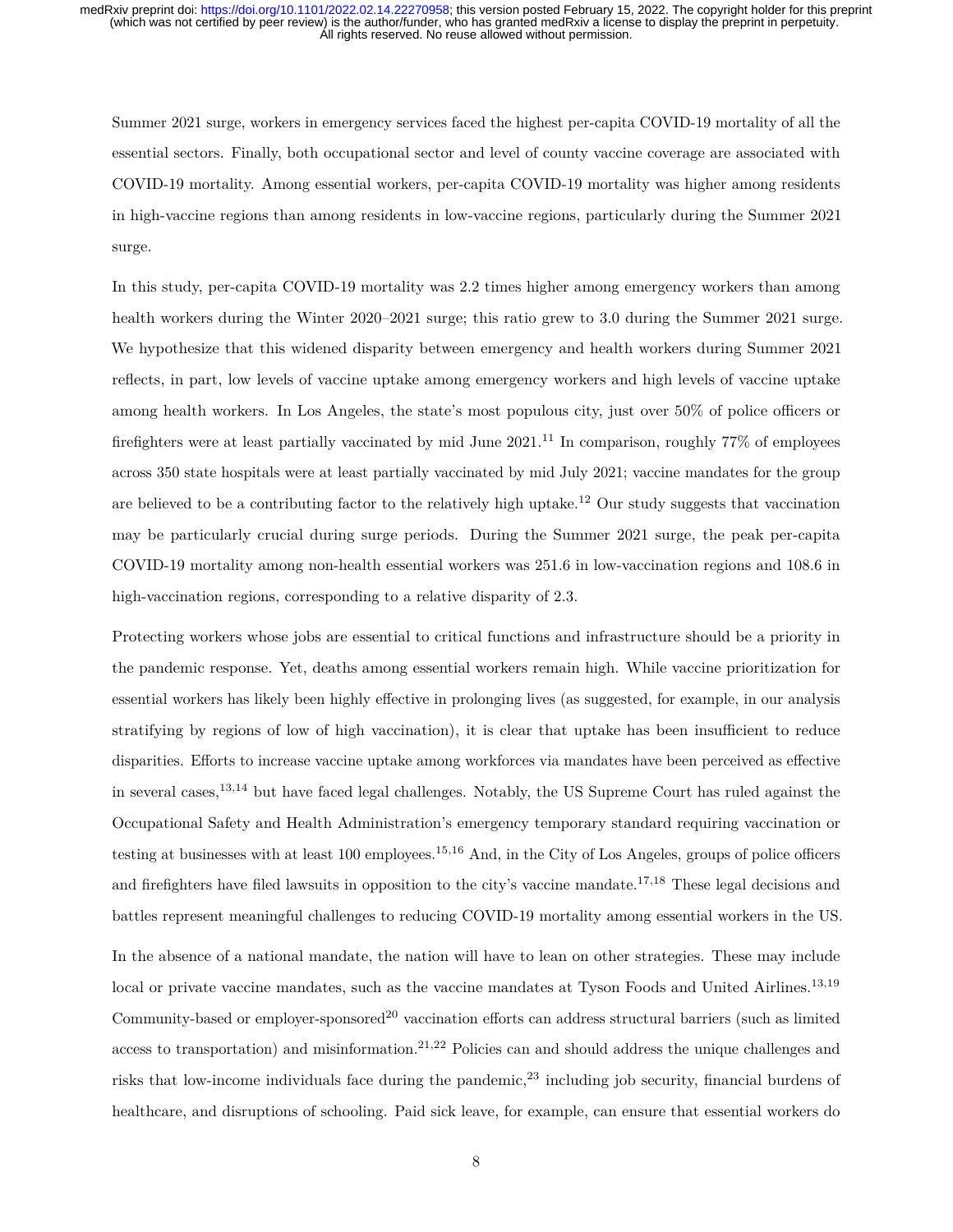not have to choose between financial benefits and health risks.<sup>24</sup> Finally, protections in workplace settings remain crucial. Given that  $SARS-CoV-2$  can be transmitted via aerosols,  $2^{5,26}$  we urge for free provision of masks—preferably N95 masks or similarly effective masks<sup>27,28</sup>—to essential workers and improved ventilation in workplace settings.<sup>29</sup>

We acknowledge challenges related to measurement of occupation on death certificates, and questions relating to whether risks are necessarily related to workplace exposures. These are addressed in our prior manuscript at length.<sup>1</sup>

More than one year after we first reported disparities in COVID-19 mortality across occupational sectors,<sup>1</sup> and even after widespread availability of vaccination, these disparities continue to occur. The patterns are clear: though there have been a large number of COVID-19 deaths among non-essential workers, essential workers continue to bear the brunt of the COVID-19 pandemic. However, not all essential workers face the same elevated risk. Contrary to popular messaging, health sector workers faced lower risk of COVID-19 and excess mortality than workers in several non-health sectors (agriculture, emergency, facilities, manufacturing, and transportation/logistics) both prior to and after vaccine availability. These findings challenge notions about the basis of occupational risk during the pandemic, suggesting that increased occupational risk of COVID-19 death may have more to do with workplace safety, worker protections, and worker power, than mere proximity to COVID-19. Further, even in counties with high vaccination, essential sectors experienced elevated risks of COVID-19 mortality and excess mortality, suggesting that vaccine uptake alone has been insufficient to erase previously documented disparities in COVID-19 death. We urge for decisive and collaborative action, using a diverse toolkit, to reduce and eliminate disparities across occupational groups.

# **References**

- 1. Chen Y-H, Glymour M, Riley A, et al. Excess mortality associated with the COVID-19 pandemic among Californians 18-65 years of age, by occupational sector and occupation: March through November 2020. *PLOS One*. 2021;16(6):e0252454. doi[:10.1371/journal.pone.0252454](https://doi.org/10.1371/journal.pone.0252454)
- 2. Mutambudzi M, Niedzwiedz C, Macdonald EB, et al. Occupation and risk of severe COVID-19: Prospective cohort study of 120 075 UK biobank participants. *Occup Environ Med*. 2020;78(5):307-314. doi[:10.1136/oemed-2020-106731](https://doi.org/10.1136/oemed-2020-106731)
- 3. Porto ED, Naticchioni P, Scrutinio V. Lockdown, essential sectors, and Covid-19: Lessons from Italy. *J Health Econ*. 2022;81:102572. doi[:10.1016/j.jhealeco.2021.102572](https://doi.org/10.1016/j.jhealeco.2021.102572)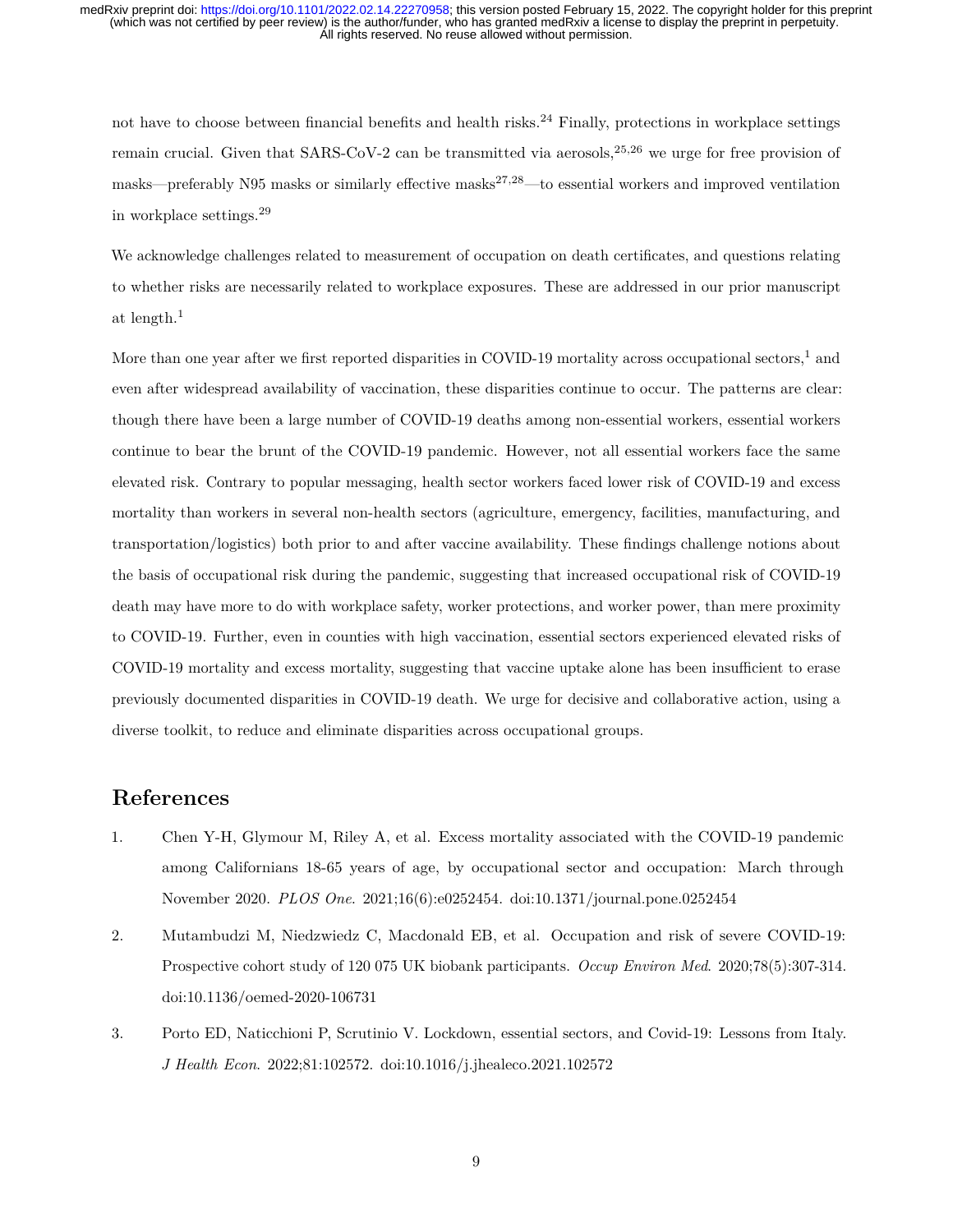- 4. Rao A, Ma H, Moloney G, et al. A disproportionate epidemic: COVID-19 cases and deaths among essential workers in Toronto, Canada. *Ann Epidemiol*. 2021;63:63-67. doi[:10.1016/j.annepidem.2021.07.010](https://doi.org/10.1016/j.annepidem.2021.07.010)
- 5. Miller S, Wherry LR, Mazumder B. Estimated mortality increases during the COVID-19 pandemic by socioeconomic status, race, and ethnicity. *Health Aff*. 2021;40(8):1252-1260. doi[:10.1377/hlthaff.2021.00414](https://doi.org/10.1377/hlthaff.2021.00414)
- 6. State of California. Essential Workforce. Accessed February 1, 2022. [https://covid19.ca.gov/essential](https://covid19.ca.gov/essential-workforce/)[workforce/](https://covid19.ca.gov/essential-workforce/)
- 7. Money L, Shalby C, Dolan M. COVID-19 vaccinations begin in California as LA healthcare workers among first to get dose. *The Los Angeles Times*. December 14, 2020.
- 8. Wigglesworth A, King L, Megerian C. LA County teachers, some essential workers eligible for vaccine starting Monday. *The Los Angeles Times*. February 28, 2021.
- 9. Centers for Disease Control and Prevention. COVID-19 vaccinations in the United States, county. Accessed February 1, 2022. [https://data.cdc.gov/Vaccinations/COVID-19-Vaccinations-in-the-United-](https://data.cdc.gov/Vaccinations/COVID-19-Vaccinations-in-the-United-States-County/8xkx-amqh)[States-County/8xkx-amqh](https://data.cdc.gov/Vaccinations/COVID-19-Vaccinations-in-the-United-States-County/8xkx-amqh)
- 10. Hyndman RJ, Athanasopoulos G. *Forecasting: Principles and Practice*. 2nd ed. OTexts; 2018. <https://otexts.com/fpp2/>
- 11. Rector K, Winton R, Smith D, Welsh B. Many LA cops and firefighters aren't vaccinated against COVID-19. Is this a public safety threat? *The Los Angeles Times*. June 19, 2021.
- 12. Ostrov BF. California first in nation to mandate vaccinations for health care workers. *CalMatters*. August 5, 2021.
- 13. Hirsch L, Corkery M. How Tyson Foods got 60,500 workers to get the coronavirus vaccine quickly. *The New York Times*. November 4, 2021.
- 14. Korte L. Vaccine mandates are working in California. Here's what the numbers show. *The Sacramento Bee*. October 3, 2021.
- 15. Abbasi J, Rubin R, Suran M. How the Supreme Court's COVID-19 vaccine mandate rulings could shape the pandemic's next phase. *JAMA*. Published online January 2022. doi[:10.1001/jama.2022.0791](https://doi.org/10.1001/jama.2022.0791)
- 16. Gostin LO, Parmet WE, Rosenbaum S. The US Supreme Court's rulings on large business and health care worker vaccine mandates. *JAMA*. Published online January 2022. doi[:10.1001/jama.2022.0852](https://doi.org/10.1001/jama.2022.0852)
- 17. Rector K. LAPD employees sue city over vaccination mandate. *The Los Angeles Times*. September 12, 2021.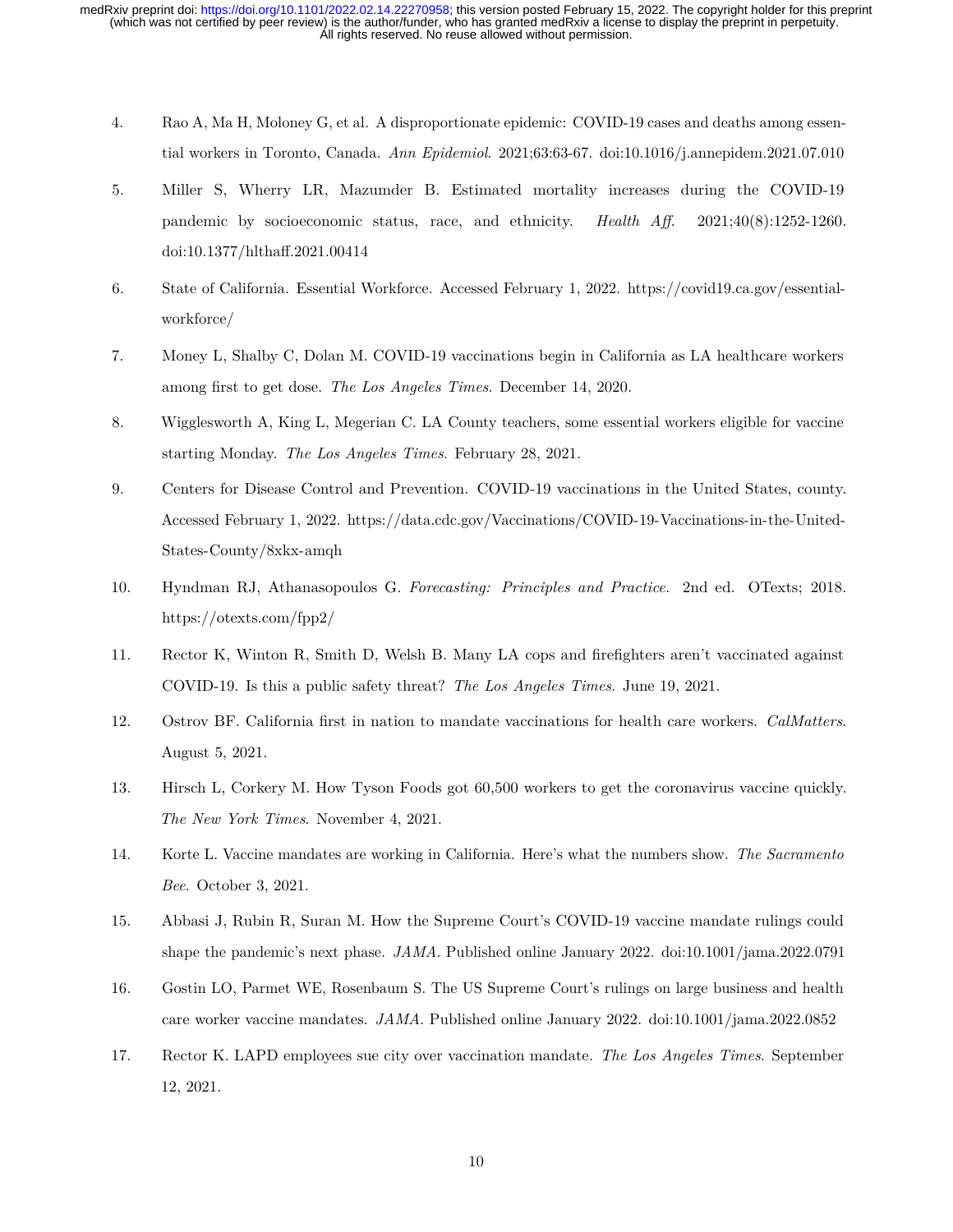- 18. Smith D. Firefighters sue over city of LA's vaccine mandate. *The Los Angeles Times*. September 17, 2021.
- 19. Durbin DA. Biden administration withdraws COVID vaccine-or-test rule for large companies. *The Los Angeles Times*. January 25, 2022.
- 20. State of California. Employer Vaccination Toolkit. Accessed February 1, 2022. [https://saferatwork.](https://saferatwork.covid19.ca.gov/employer-vaccination-toolkit/) [covid19.ca.gov/employer-vaccination-toolkit/](https://saferatwork.covid19.ca.gov/employer-vaccination-toolkit/)
- 21. Carson SL, Casillas A, Castellon-Lopez Y, et al. COVID-19 vaccine decision-making factors in racial and ethnic minority communities in Los Angeles, California. *JAMA Netw Open*. 2021;4(9):e2127582. doi[:10.1001/jamanetworkopen.2021.27582](https://doi.org/10.1001/jamanetworkopen.2021.27582)
- 22. Kricorian K, Turner K. COVID-19 vaccine acceptance and beliefs among Black and Hispanic Americans. *PLOS One*. 2021;16(8):e0256122. doi[:10.1371/journal.pone.0256122](https://doi.org/10.1371/journal.pone.0256122)
- 23. Raifman MA, Raifman JR. Disparities in the population at risk of severe illness from COVID-19 by race/ethnicity and income. *Am J Prev Med*. 2020;59(1):137-139. doi[:10.1016/j.amepre.2020.04.003](https://doi.org/10.1016/j.amepre.2020.04.003)
- 24. Green T, Venkataramani AS. Trade-offs and policy options using insights from economics to inform public health policy. *N Engl J Med*. 2022;386(5):405-408. doi[:10.1056/nejmp2104360](https://doi.org/10.1056/nejmp2104360)
- 25. Prather KA, Wang CC, Schooley RT. Reducing transmission of SARS-CoV-2. *Science*. 2020;368(6498):1422-1424. doi[:10.1126/science.abc6197](https://doi.org/10.1126/science.abc6197)
- 26. Wang CC, Prather KA, Sznitman J, et al. Airborne transmission of respiratory viruses. *Science*. 2021;373(6558). doi[:10.1126/science.abd9149](https://doi.org/10.1126/science.abd9149)
- 27. Ueki H, Furusawa Y, Iwatsuki-Horimoto K, et al. Effectiveness of face masks in preventing airborne transmission of SARS-CoV-2. Imperiale MJ, ed. *mSphere*. 2020;5(5). doi[:10.1128/msphere.00637-20](https://doi.org/10.1128/msphere.00637-20)
- 28. Andrejko KL, Pry JM, Myers JF, et al. Effectiveness of face mask or respirator use in indoor public settings for prevention of SARS-CoV-2 infection — California, February–December 2021. *MMWR Morb Mortal Wkly Rep*. 2022;71(6). doi[:10.15585/mmwr.mm7106e1](https://doi.org/10.15585/mmwr.mm7106e1)
- 29. California Department of Public Health. Interim guidance for ventilation, filtration, and air quality in indoor environments. February 26, 2021. Updated October 7, 2021. Accessed February 1, 2022. [https://www.cdph.ca.gov/Programs/CID/DCDC/Pages/COVID-19/Interim-Guidance-for-](https://www.cdph.ca.gov/Programs/CID/DCDC/Pages/COVID-19/Interim-Guidance-for-Ventilation-Filtration-and-Air-Quality-in-Indoor-Environments.aspx)[Ventilation-Filtration-and-Air-Quality-in-Indoor-Environments.aspx](https://www.cdph.ca.gov/Programs/CID/DCDC/Pages/COVID-19/Interim-Guidance-for-Ventilation-Filtration-and-Air-Quality-in-Indoor-Environments.aspx)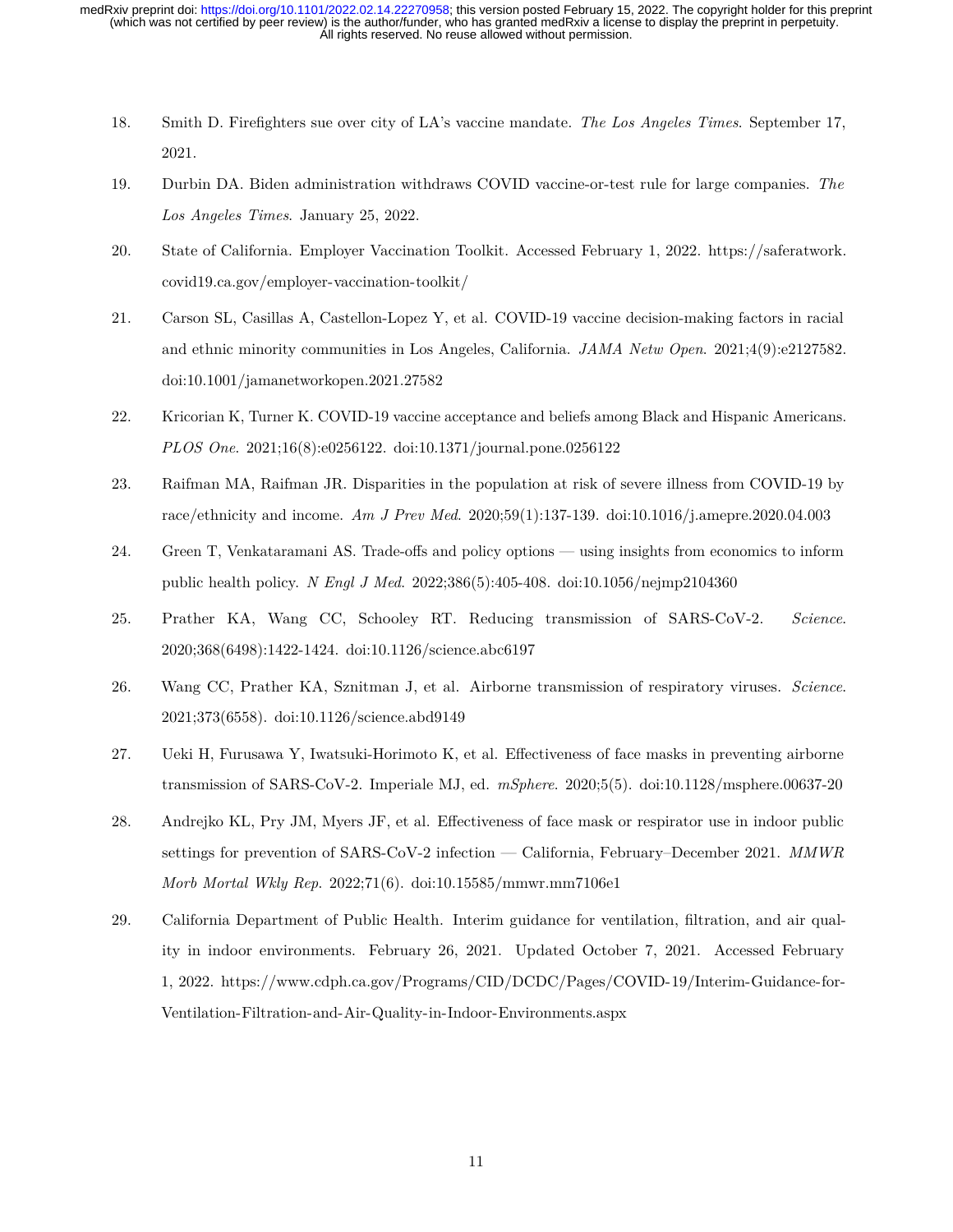|                             | COVID-19 deaths |                         | Excess deaths                       |                                                |                                |
|-----------------------------|-----------------|-------------------------|-------------------------------------|------------------------------------------------|--------------------------------|
|                             | Total           | Per capita <sup>a</sup> | Total $(95\% \text{ PI}^b)$         | Per capita <sup>a</sup> (95% PI <sup>b</sup> ) | Relative $(95\% \text{ PI}^b)$ |
| Entire state                | 24,799          | 56.2                    | 28,751 (27,853 to 29,653)           | 65.1 (63.1 to 67.2)                            | 1.31 $(1.30 \text{ to } 1.33)$ |
| Agriculture                 | 1,012           | 131.8                   | $1,223$ $(1,148$ to $1,298)$        | 159.3 $(149.6 \text{ to } 169.1)$              | 1.61 $(1.55 \text{ to } 1.67)$ |
| Emergency services          | 645             | 87.8                    | 756 (667 to 845)                    | 102.9 $(90.7 \text{ to } 115.0)$               | 1.40 $(1.33 \text{ to } 1.47)$ |
| Facilities                  | 4,527           | 101.1                   | $5,487$ (5,147 to 5,826)            | 122.6 $(115.0 \text{ to } 130.2)$              | $1.37$ (1.34 to 1.40)          |
| Government or community     | 1,592           | 39.3                    | 1,917 $(1,680 \text{ to } 2,151)$   | 47.4 $(41.5 \text{ to } 53.1)$                 | 1.29 $(1.24 \text{ to } 1.33)$ |
| Health                      | 1,065           | 37.9                    | $1,003$ (864 to 1,141)              | 35.7 $(30.8 \text{ to } 40.6)$                 | 1.21 $(1.18 \text{ to } 1.25)$ |
| Manufacturing               | 2,089           | 103.3                   | $1,954$ (1,816 to 2,091)            | $96.6$ (89.8 to 103.4)                         | $1.37$ (1.33 to 1.40)          |
| Restaurant                  | 1,344           | 53.1                    | $1,882$ (1,639 to 2,121)            | 74.3 (64.7 to 83.7)                            | 1.46 $(1.38 \text{ to } 1.55)$ |
| Retail                      | 1,262           | 45.6                    | $1,443$ $(1,302 \text{ to } 1,583)$ | 52.1 $(47.0 \text{ to } 57.1)$                 | $1.28$ (1.25 to 1.32)          |
| Transportation or logistics | 3,381           | 107.1                   | 4,160 $(3,963 \text{ to } 4,356)$   | 131.8 (125.5 to 138.0)                         | 1.45 $(1.42 \text{ to } 1.48)$ |
| Not essential               | 3.761           | 27.5                    | 3,702 $(2,243 \text{ to } 5,128)$   | $27.1$ (16.4 to 37.5)                          | 1.17 $(1.10 \text{ to } 1.26)$ |
| Unemployed or missing       | 4,121           | 57.5                    | 4,876 $(4,602 \text{ to } 5,150)$   | 68.1 (64.3 to 71.9)                            | $1.29$ (1.27 to 1.31)          |

Table 1: Excess natural-cause mortality among Californians 18–65 years of age, by occupational sector, March 2020 through November 2021.

 $\overline{a}$ per 100,000 living individuals and annualized

<sup>b</sup> prediction interval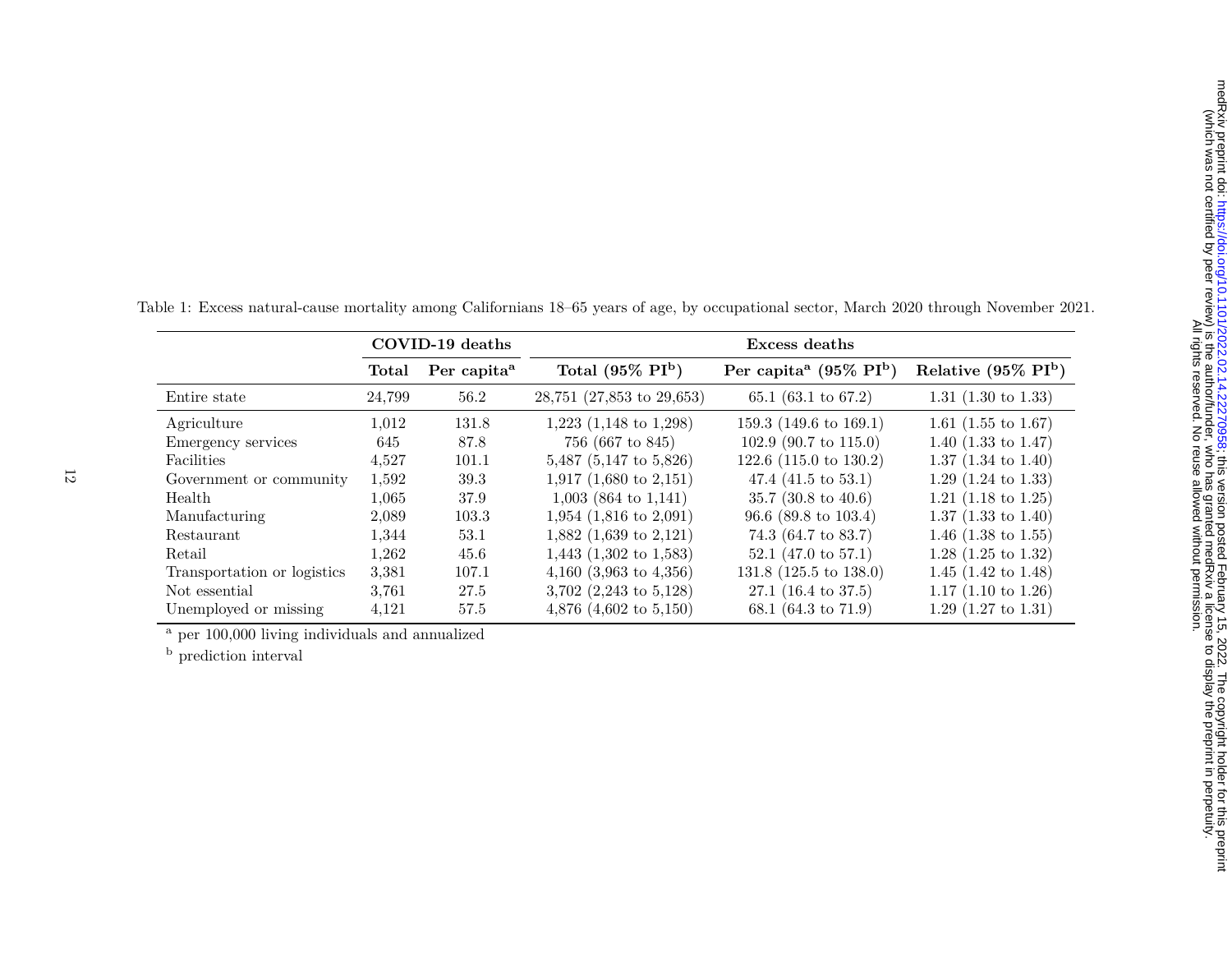|                             | Mar to Nov 2020 |          | Dec 2020 to Feb 2021 Mar 2021 to Jun 2021 Jul 2021 to Nov 2021 |          |
|-----------------------------|-----------------|----------|----------------------------------------------------------------|----------|
| Entire state                | 29.9            | 182.9    | 20.1                                                           | 55.8     |
| Agriculture                 | 103.6(1)        | 373.8(1) | 37.6(2)                                                        | 111.5(2) |
| Emergency services          | 40.0(5)         | 269.7(5) | 24.8(5)                                                        | 113.7(1) |
| Facilities                  | 55.6(4)         | 330.9(4) | 36.0(3)                                                        | 96.5(4)  |
| Government or community     | 18.1            | 130.9    | 15.5                                                           | 41.3     |
| Health                      | 21.9            | 119.9    | 12.2                                                           | 37.9     |
| Manufacturing               | 61.4 $(2)$      | 367.8(2) | 29.6(4)                                                        | 78.1(5)  |
| Restaurant                  | 30.2            | 186.5    | 20.1                                                           | 40.2     |
| Retail                      | 21.6            | 143.8    | 16.4                                                           | 52.6     |
| Transportation or logistics | 55.9(3)         | 350.8(3) | 40.5(1)                                                        | 105.3(3) |
| Not essential               | 12.2            | 85.1     | 10.9                                                           | 33.6     |
| Unemployed or missing       | 31.3            | 189.2    | 20.6                                                           | 54.8     |

Table 2: Per-capita<sup>a</sup> COVID-19 mortality (and rank for the five riskiest sectors) among Californians 18–65 years of age, by occupational sector and phase, March 2020 through November 2021.

a per 100,000 living individuals and annualized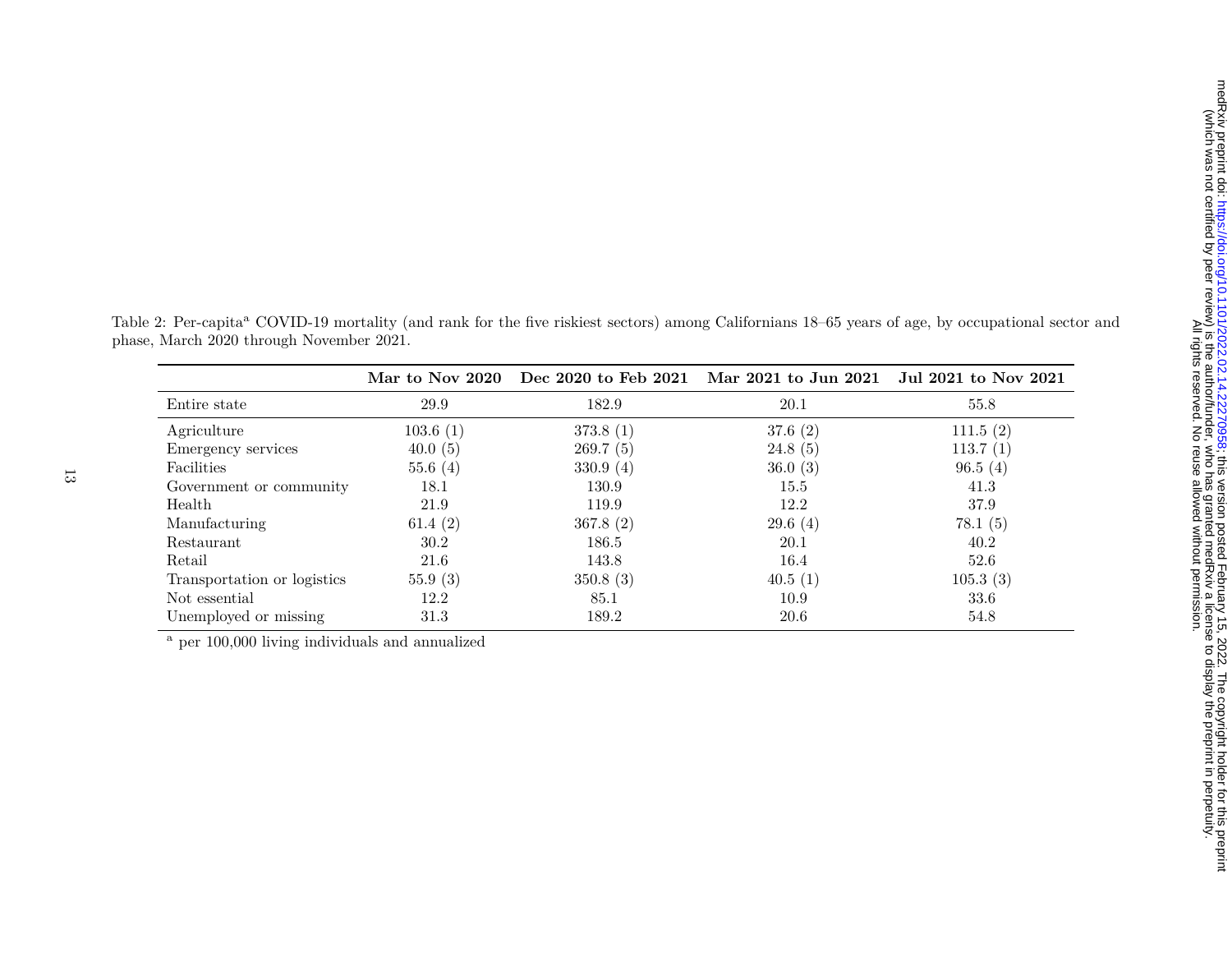

Figure 1: Per-capita COVID-19 mortality among Californians 18–65 years of age, by occupational sector, March 2020 through November 2021.